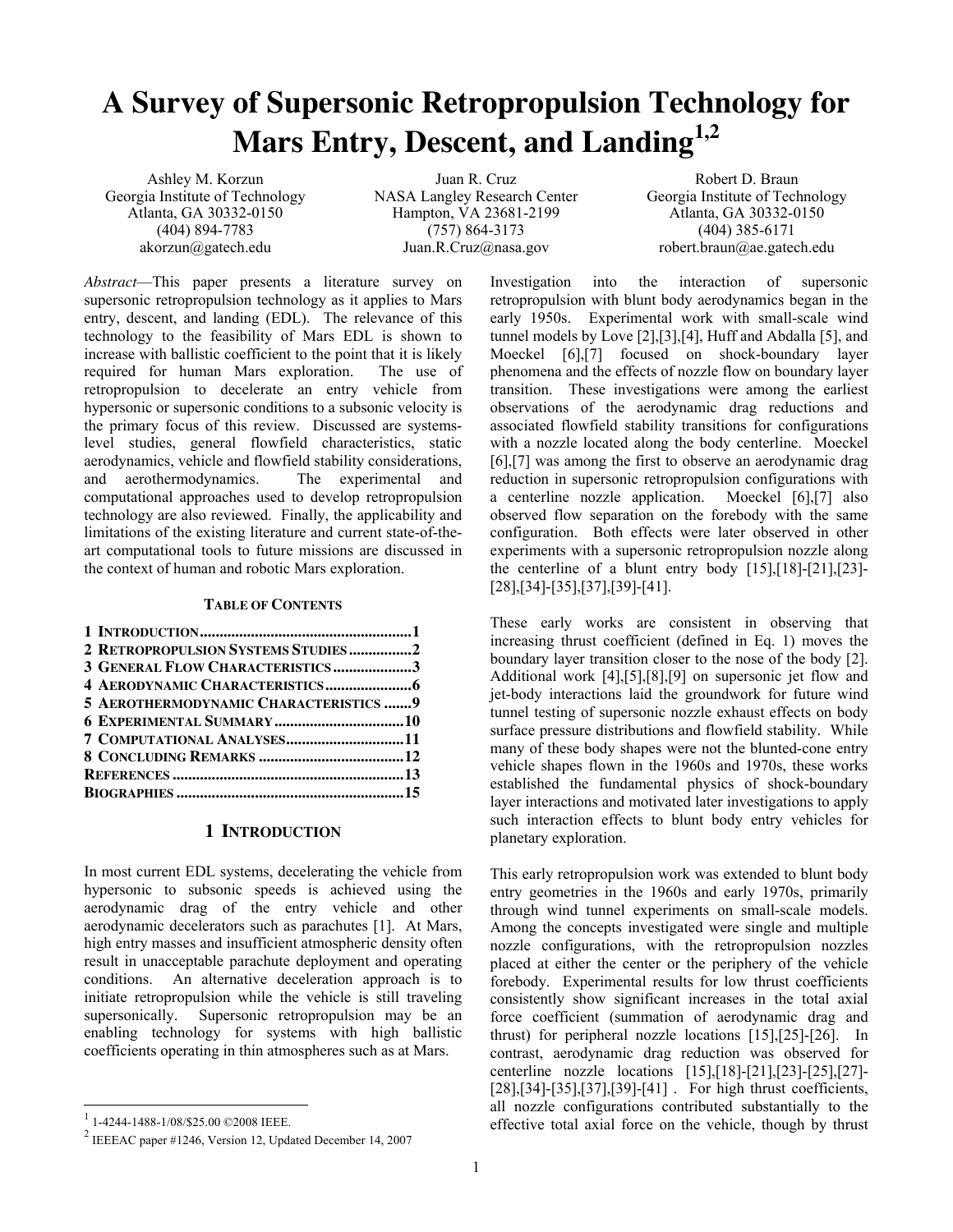contributions only (no aerodynamic drag contribution) [15],[18],[20]-[21],[23]-[24],[26]-[27]. Additionally, the stability of the flowfield and resulting aerodynamic effects were found to be strongly dependent on the ratio of total pressure between the retropropulsion and the freestream [15],[18]-[21],[23]-[28],[34]-[35],[37],[39]-[41].

Although the majority of the literature is focused on deceleration applications, the aerothermal effects of supersonic retropropulsion, the development of test scaling parameters, and the capabilities of computational analysis have also been explored [15],[19],[21],[34]-[45]. Both experimental and computational work show the aerothermal effects of retropropulsion to be important, with the potential for heat transfer to the body to be doubled when combustion products are injected into the shock layer.

Experimental work has produced relationships for scaling and developed the primary similarity parameters for model and nozzle design. Computational investigation has recently been renewed and early code validation efforts with show good agreement with experimental data for axisymmetric configurations. While computational solutions are in agreement with experimental data for stable flowfield conditions, these computational models may be unable to accurately capture the complete physical behavior for unstable flowfield conditions.

This paper provides a survey of the literature on the effects of retropropulsion on blunt body entry vehicles in an opposing supersonic or hypersonic freestream. The focus is on aerodynamic performance effects for application to EDL design and computational simulation development. This paper does not discuss non-propulsive supersonic decelerators, reaction control system interactions, slenderbody geometries, or exhaust plumes in directions other than against the freestream. Section 2 discusses past Mars EDL systems studies and the retropropulsion sizing models used in those analyses. Sections  $3 - 6$  compare central and peripheral nozzle locations, as well as the effects of variations in environment and design parameters such as nozzle geometry and chemical composition of the freestream and retrorocket exhaust. Section 7 discusses the computational simulation of supersonic retropropulsion flowfields and the extensibility and limitations of this work.

# **2 RETROPROPULSION SYSTEMS STUDIES**

To date, the United States has successfully landed five robotic missions on Mars: Viking 1, Viking 2, Mars Pathfinder, and the two Mars Exploration Rovers. Including missions launched by the end of the decade, the largest payload mass landed on Mars will be Mars Science Laboratory (MSL), whose rover is approaching 900 kg. The EDL systems for these missions rely heavily on extensions of Viking-heritage technology, namely supersonic Disk-Gap-Band (DGB) parachutes, 70º sphere-cone blunt body aeroshells, and subsonic propulsive terminal descent [1].

The focused technology development program preceding the Viking missions in the 1960s and 1970s developed supersonic retropropulsion to nearly the level of maturity the concept has today. The eventual selection of a supersonic DGB parachute system and subsonic propulsive terminal descent phase for the Viking landers ended much of the research efforts to develop supersonic retropropulsion. Only recently has interest in supersonic retropropulsion resurfaced. The applicability of Viking EDL technologies to the high mass planetary entries needed for human Mars exploration has been shown to be constrained by deployment conditions and performance at higher Mach numbers of supersonic DGB parachutes [1]. This resurgence of interest in human Mars exploration has resulted in systems-level studies to assess the required performance of these high-mass entry systems, and the conclusions of these studies, in general, recommend the development of alternative supersonic decelerators, a challenge potentially addressed by supersonic retropropulsion.

Human Mars architecture studies [10],[11],[12],[13] predict payload masses on the order of 20 to 100 t. The EDL requirements of these high-mass, high ballistic coefficient systems extend well beyond the capabilities of many Viking-heritage EDL technologies. Supersonic deceleration is possibly the most critical deficiency in extending these heritage technologies. The high ballistic coefficients in these architecture studies  $(\sim 300 \text{ kg/m}^2 \text{ and higher})$ , thin Mars atmosphere, and inability to extend supersonic DGB parachutes to the required dimensions and deployment conditions severely reduce the timeline available for deceleration and the transition from a hypersonic entry vehicle to a terminal landing configuration.

The point design in NASA's 1998 Mars Design Reference Mission [10],[11] attempts to address the supersonic deceleration gap by using clusters of 50 m diameter supersonic parachutes, followed by a subsonic propulsive terminal descent. Alternatively, Christian, et al. [12] replaced the traditional parachute system with a purely propulsive descent, initiated at supersonic velocities. Because these studies are for human class missions, with payload masses ranging from 20 to 100 t, significantly larger propulsion systems are required than have been flown previously. In these studies, the descent propulsion systems for supersonic deceleration have been assumed to be LOX/methane RD-180 derivatives, with an engine thrust to weight (*T/W*) of 80 and maximum thrust of 1 MN [12], [14]. A thrust magnitude of 1 MN for an RD-180 derivative engine corresponds to a thrust coefficient of approximately 0.9. The thrust coefficient is defined as the ratio of the thrust,  $T$ , to the nozzle operating pressure,  $p_0$ , and throat area, *A\** :

$$
C_T = \frac{T}{p_0 A^*} \tag{1}
$$

For a retropropulsion configuration where the nozzles are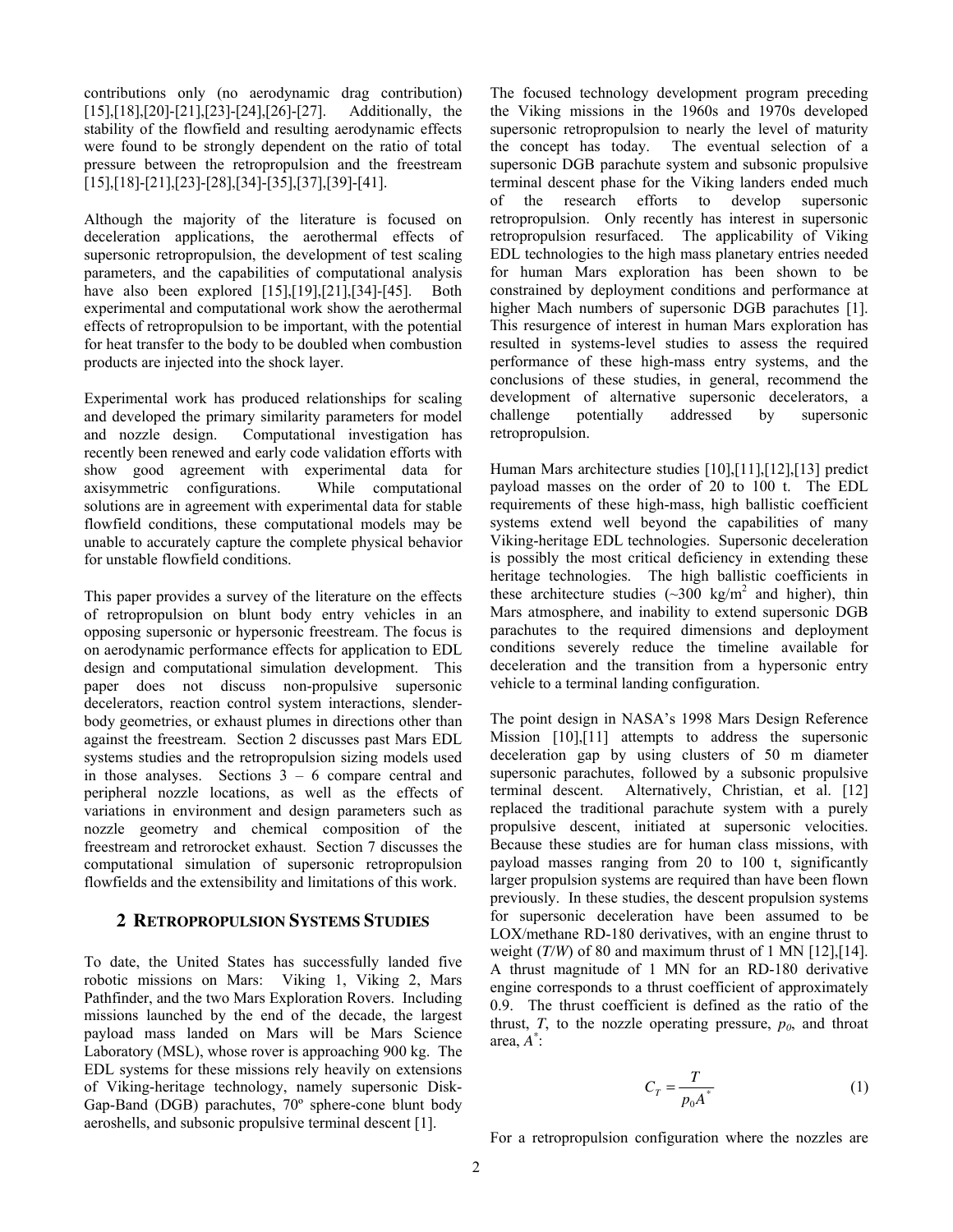located on the forebody periphery, the maximum increase in total axial force coefficient (aerodynamic drag and thrust contributions) occurs near conditions corresponding to a thrust coefficient of 1.0 [15]. Hence, proper modeling of the supersonic retropropulsion system can have a dramatic impact on EDL architectural performance. These aerodynamic effects are discussed in Section 4.

Prior robotic Mars missions have had vehicle *T/W* values on the order of 3 [1]. For three payload cases (20, 40, and 70 t) [11] and a fixed maximum thrust magnitude of 1.0 MN, the required vehicle *T/W* and thrust coefficient can be significantly different from robotic missions as payload mass increases (i.e.,  $T/W \approx 2.3$  or 1.5 vs. 3.0). The trajectories from Christian, et al. [12] have limited the maximum deceleration to 5 g's during descent, translating into varying required thrust levels to slow the vehicle to subsonic velocities. Table 1a gives the required vehicle *T/W* and thrust coefficient for a fixed maximum thrust  $(T_{max})$  for payload masses of 20, 40, and 70 t. Table 1b gives the required maximum thrust and thrust coefficient for a fixed vehicle *T/W* of 3.0 for these three payload masses.

**Table 1.** *T/W* **Comparison for Human Mars Missions**

 $T_{max}$ 

 $1.0 M<sub>N</sub>$ 

1.0 MN

1.0 MN

Entry

Mass (t)

79

115

176

**Fixed Max Thrust** 

 $T/W$ 

3.40

2.33

1.52

 $C_T$ 

0.87

0.87

0.87

 $(a.)$ 

Payload

Mass (t)

20

40

70

| ۱ |  |  |  |
|---|--|--|--|

| (b.)    |          |           |           |         |
|---------|----------|-----------|-----------|---------|
| Payload | Entry    | Fixed T/W |           |         |
| Mass(t) | Mass (t) | T/W       | max       | $C_{T}$ |
| 20      | 79       | 3.0       | $0.88$ MN | 0.77    |
| 40      | 115      | 3.0       | 1.29 MN   | 1.12    |
| 70      | 176      | 3.0       | 1.97 MN   | 1.72    |

Of these architectural studies, only the investigations by Christian, and Wells, et al. [12],[13] initiate retropropulsion at supersonic speeds. In these references, the aerodynamic interaction of supersonic retropropulsion was not modeled (i.e., the deceleration was assumed to be independent of nozzle location). In addition, the aerodynamic drag was set to zero, and only the axial force due to thrust was modeled. Past experimental evidence suggests that, for configurations with the nozzles located at the forebody periphery, inclusion of aerodynamic interaction effects into supersonic retropropulsion performance models will reduce the propellant mass required.

The relationship between descent propellant mass fraction required and payload mass is shown in Figure 1. The figure illustrates the increasing impact of aerodynamic effects on required descent propellant mass fraction as ballistic coefficient increases. If the supersonic ∆V can be reduced

by 30%, due to augmentation of the total axial force coefficient, the descent propellant mass fraction can be reduced by 15% or more. An example case is a 15 m diameter, 60 t vehicle with a ballistic coefficient of approximately  $250 \text{ k/m}^2$  and 4 RD-180 derivative engines around the periphery of the forebody [12]. A 30% reduction in the supersonic ∆V reduces the descent propellant mass fraction from 0.137 to 0.116, a difference of 16.5%.



# **Figure 1. Impact of Neglecting Aerodynamic Effects of Supersonic Retropropulsion on Descent Propellant Mass Fraction for a Configuration with Nozzles Located at the Vehicle Periphery**

As discussed in Section 4, a configuration with retronozzles located at the periphery of the forebody is most effective for supersonic deceleration, increasing the total axial force on the entry vehicle by approximately a factor of 2 for a thrust coefficient near 1.0 [15]. Experimentally observed aerodynamic, aerothermodynamic, and configuration trends for systems utilizing supersonic retropropulsion are discussed in detail in Sections 3, 4, and 5.

The ability of retropropulsion to substantially alter the aerodynamic characteristics of an entry vehicle at supersonic velocities with a *T/W* consistent or even lower than required for past missions suggests the possibility of using retropropulsion to close the supersonic deceleration technology gap. The use of supersonic retropropulsion as a supersonic decelerator for high mass EDL missions will depend on the relative degree of difficulty to develop this technology as compared to other candidate decelerators.rators

# **3 GENERAL FLOW CHARACTERISTICS**

The effects of supersonic nozzle flow exhausting from a blunt body opposing a supersonic or hypersonic freestream result in an interaction between the nozzle flow and the detached bow shock. Resultant flowfields surrounding blunt bodies with no retropropulsion, configurations with nozzle flow from the center of the vehicle forebody, and configurations with nozzle flow from the periphery of the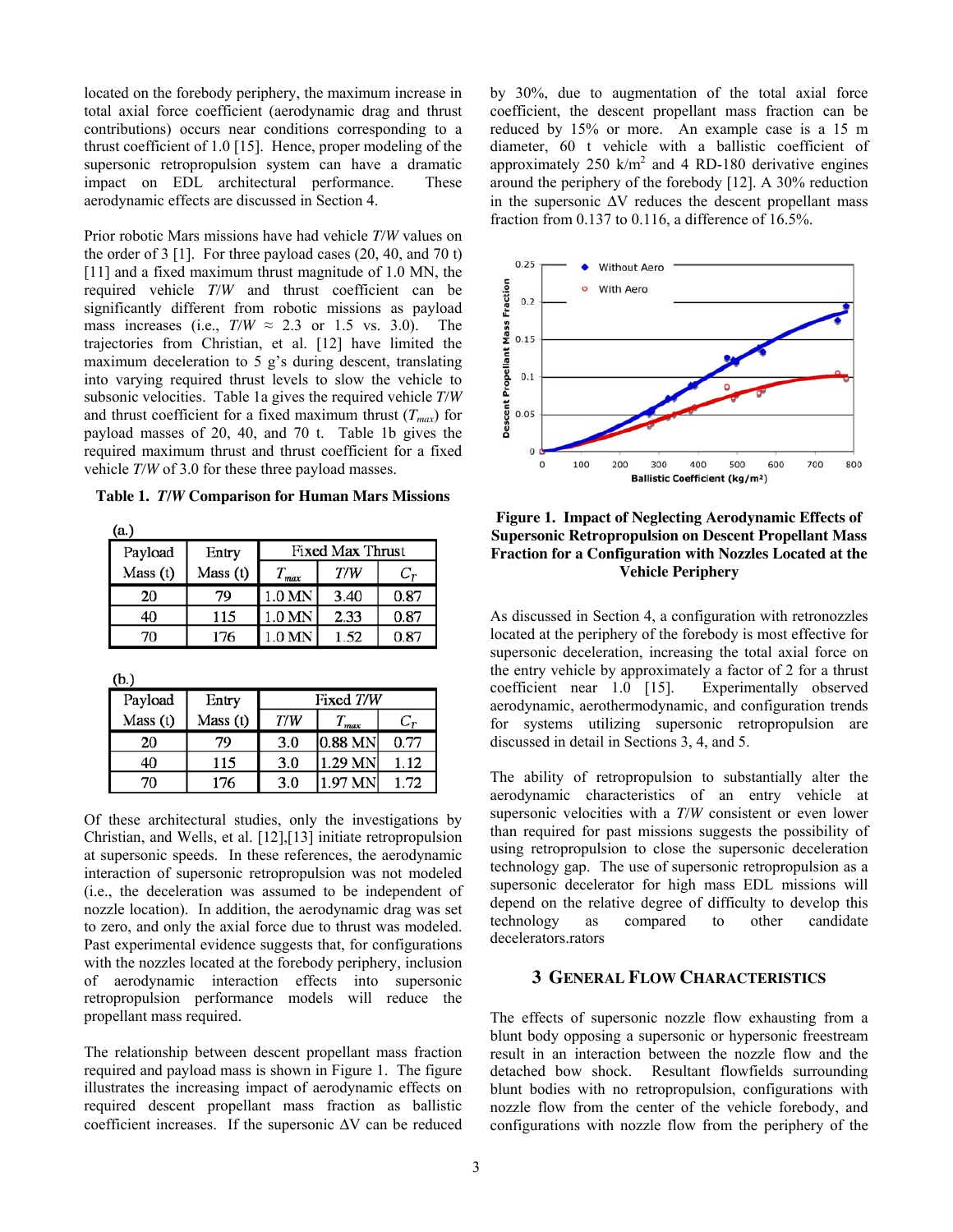vehicle forebody each exhibit fundamentally different behavior. Flowfield geometry and stability are highly dependent on the nozzle location (central vs. peripheral) and the relative strength of the nozzle flow, often given as a function of the ratio of the total pressure of the jet flow to the total pressure of the freestream. For a fixed set of freestream conditions, namely freestream total pressure, the strength of the nozzle flow as compared to the freestream can be characterized by the propulsive effort alone, or thrust coefficient. To compare resultant effects at different freestream conditions, the total pressure ratio must be used; the thrust coefficient is used for convenience when the freestream conditions are fixed.

#### *Blunt Bodies without Retropropulsion*

As a blunt entry body travels through the atmosphere of a planet, the flowfield surrounding the vehicle evolves as it descends to the surface. Peak heating generally occurs near the end of the transitional flow regime, where the atmosphere has become denser, and collisions between the incoming and reflected atmospheric molecules can no longer be ignored [16]. By the time aerodynamic drag has decelerated the vehicle to supersonic speeds, the vehicle is well into the continuum flow regime where the Navier-Stokes equations are valid [16]. In the late transitional to continuum flow regimes, the flow over a blunt entry vehicle is characterized by a strong detached bow shock [17].

The primary flow features are also strong functions of the sonic line location between the bow shock and the body. If the sonic line is over the nose of the vehicle, the pressure distribution downstream of the sonic line is flat from the nose to the shoulder [16]. Newtonian methods are adequate to predict the pressure distribution, and subsequently the static aerodynamic coefficients in this case. However, if the sonic line is nearer the shoulder of the vehicle, the pressure distribution is monotonically decreasing away from the nose, and Newtonian methods will both over and underpredict the pressure distributions at the nose and shoulder, respectively [16]. Where the sonic line remains close to the boundary layer over most of the vehicle, the pressure distributions near the shoulder of the vehicle can change rapidly. In this case, these changes in the pressure distribution, coupled with the largest moment arm being from the shoulder, can cause significant variation in the static aerodynamic moment coefficient [16].

For blunt bodies without retropropulsion, flow separation typically occurs near the shoulder, where the flow turning angle is large. The region of high pressure behind the vehicle creates recirculation regions composed of the separated flow. The extent of the separation decreases with decreasing Reynolds number [16].

#### *Central Retropropulsion Configurations*

The majority of the literature focuses on retropropulsion configurations where either a single nozzle or small cluster of nozzles is located along the body centerline on the

forebody. An example of a central retropropulsion configuration with a single nozzle is shown in Figure 2.



# **Figure 2. Example of a Central Retropropulsion Configuration with a Single Nozzle**

Figure 3 (adapted from [18]) illustrates the characteristic flowfield features for a central configuration and the complexity of the interaction between the nozzle flow and the freestream shock structure. The primary flow structures are the bow shock, free stagnation point, jet terminal shock, and the recirculation regions [18]. The location, degree of formation, and stability of these features are a strong function of the ratio of jet total pressure to freestream total pressure. This total pressure ratio is often represented by thrust coefficient, assuming a fixed freestream stagnation pressure for a given test condition [18].



**Figure 3. Characteristic Flowfield (adapted from [18])**

The entire flowfield structure is dependent on the formation of the stagnation point. The freestream must decelerate to zero velocity, first from supersonic to subsonic through a shock wave, then from subsonic to zero velocity at the stagnation point [18]. The nozzle flow undergoes a similar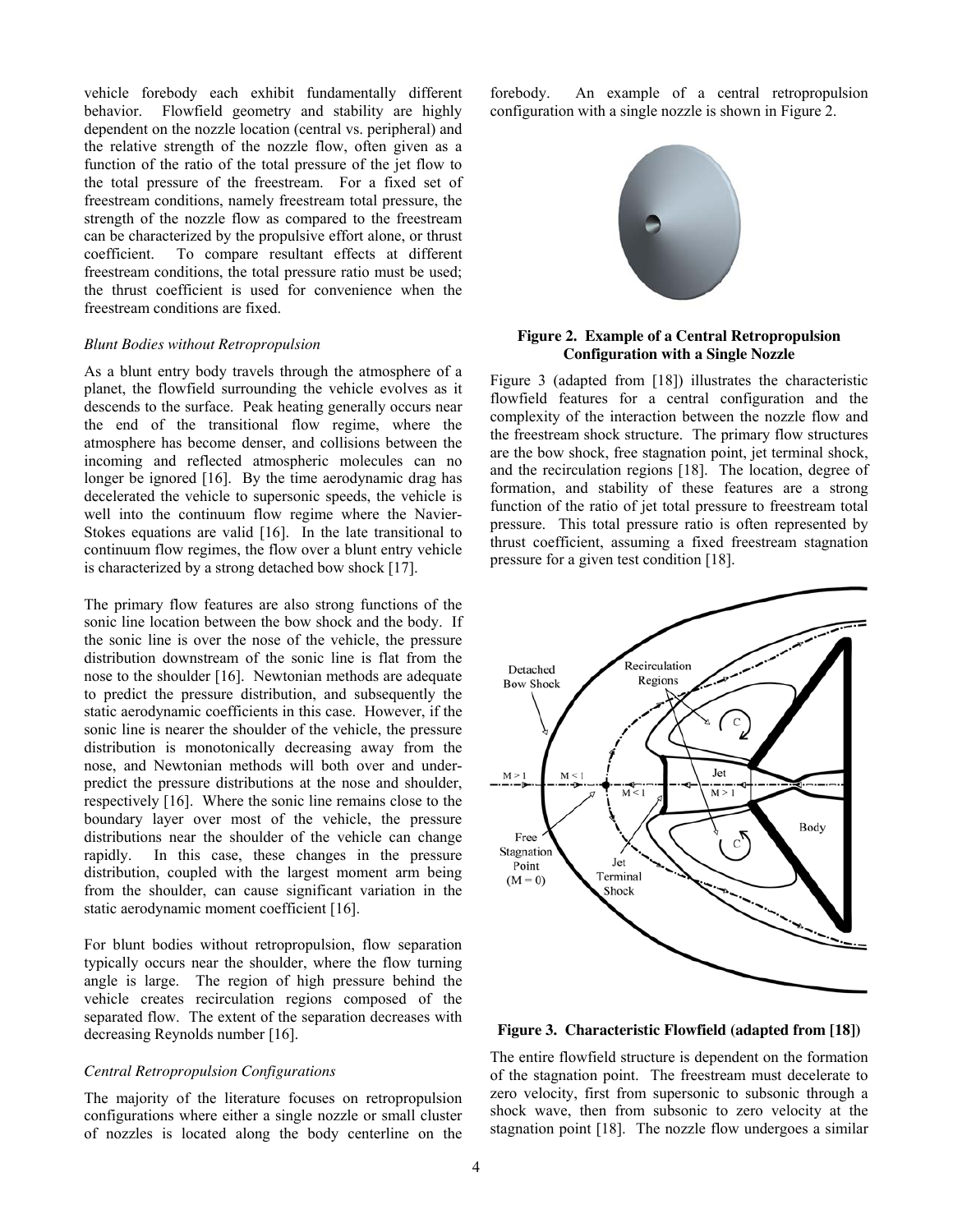deceleration through mixing, viscous dissipation, or a normal shock, depending on the strength of the nozzle exhaust flow. The stagnation region consists of two supersonic regions, the freestream and nozzle flow, and a subsonic region divided by a contact discontinuity, the stagnation point [19].

The interaction of the jet with the opposing supersonic freestream in central configurations has been observed to cause the flowfield to transition from stable to highly unstable and back to stable as the total pressure ratio increases [18],[20]. This behavior is shown by Mach number contours in Figure 4 [21]. A stable flowfield occurs when the bow shock is close to the body, and the jet flow does not penetrate the bow shock; in this case, the flowfield structure is not oscillating. An unstable flowfield occurs when the jet shock penetrates the bow shock and the total shock displacement is significantly greater than the displacement characteristic of the stable condition. This displacement increases to a maximum with increasing total pressure ration and then collapses back to a displacement similar to the original stable case [15],[19],[21].



# **Figure 4. Stability Transitions With Increasing Jet Flow for Central Configurations (CFD Solutions) [21]**

This stability transition phenomenon is not thoroughly understood. However, the boundaries of the different flow regimes can be partially correlated to changes in relative mass flow and by increases in the ratio of jet total pressure to freestream total pressure. At low flow rates (low total pressure ratios), the exhaust flow is retained within the

boundary layer and lacks sufficient momentum to disturb the bow shock [19].

As the nozzle flow rate increases, the nozzle flow cannot be contained within the boundary layer and begins to interact with the bow shock. The shock standoff distance increases proportionally with increasing nozzle flow until reaching a maximum displacement on the order of 6-7 body diameters [20]. In this unstable regime, the dissipative mechanism that allows the jet stagnation pressure to equal the freestream stagnation pressure at the interface is viscosity. These viscous losses require a greater jet length for the pressure adjustment to occur [20].

As the flow rate increases further, the shock standoff distance rapidly decreases, and the entire flow structure collapses back to a stable condition. In this case, the dissipative mechanism is a terminal shock, with the resulting subsonic jet flow stable enough to form a clear stagnation point [19],[20]. The nozzle exit Mach number determines the expansion condition of the jet flow (underexpanded or overexpanded), hence determining which of the dissipative mechanisms is dominant. Mixing and viscous dissipation is typically associated with underexpanded jet flow, and shock dissipation is common of overexpanded jet flow [20],[22]. This transition from a stable flowfield to an unstable flowfield occurs at lower thrust coefficients for smaller nozzles and at larger coefficients for larger nozzles, indicating dependence on the ratio of nozzle exit diameter to body diameter [23].

In a case with multiple nozzles arranged about the body axis of symmetry close to the vehicle centerline, Peterson and McKenzie [24] observed the same stability transitions as seen for the single, centrally-located nozzle. At low flow rates, the nozzle flows do not interact with one another. However, as the flow rate increases, the individual jet flows begin to coalesce into a single jet flow and interact with the bow shock, resulting in large shock displacement.

# *Peripheral Retropropulsion Configurations*

In contrast to the central retropropulsion configuration, few references are available on retropropulsion configurations with nozzles at the periphery of the forebody. The primary documented investigations on peripheral configurations are experimental work by Jarvinen and Adams [15],[25] and Keyes and Hefner [26].

In a peripheral retropropulsion configuration, such as the one shown in Figure 5, the nozzle flow interacts with the bow shock differently than in a central configuration. The flow from each nozzle is swept away from the forebody and, at low flow rates, diffused into the opposing freestream by mixing [15]. Accordingly, flowfields for peripheral configurations do not have the large recirculation regions over the body surface characteristic of central configurations. Rather, the flowfield has a uniform region of high pressure inboard of the nozzles, resulting from the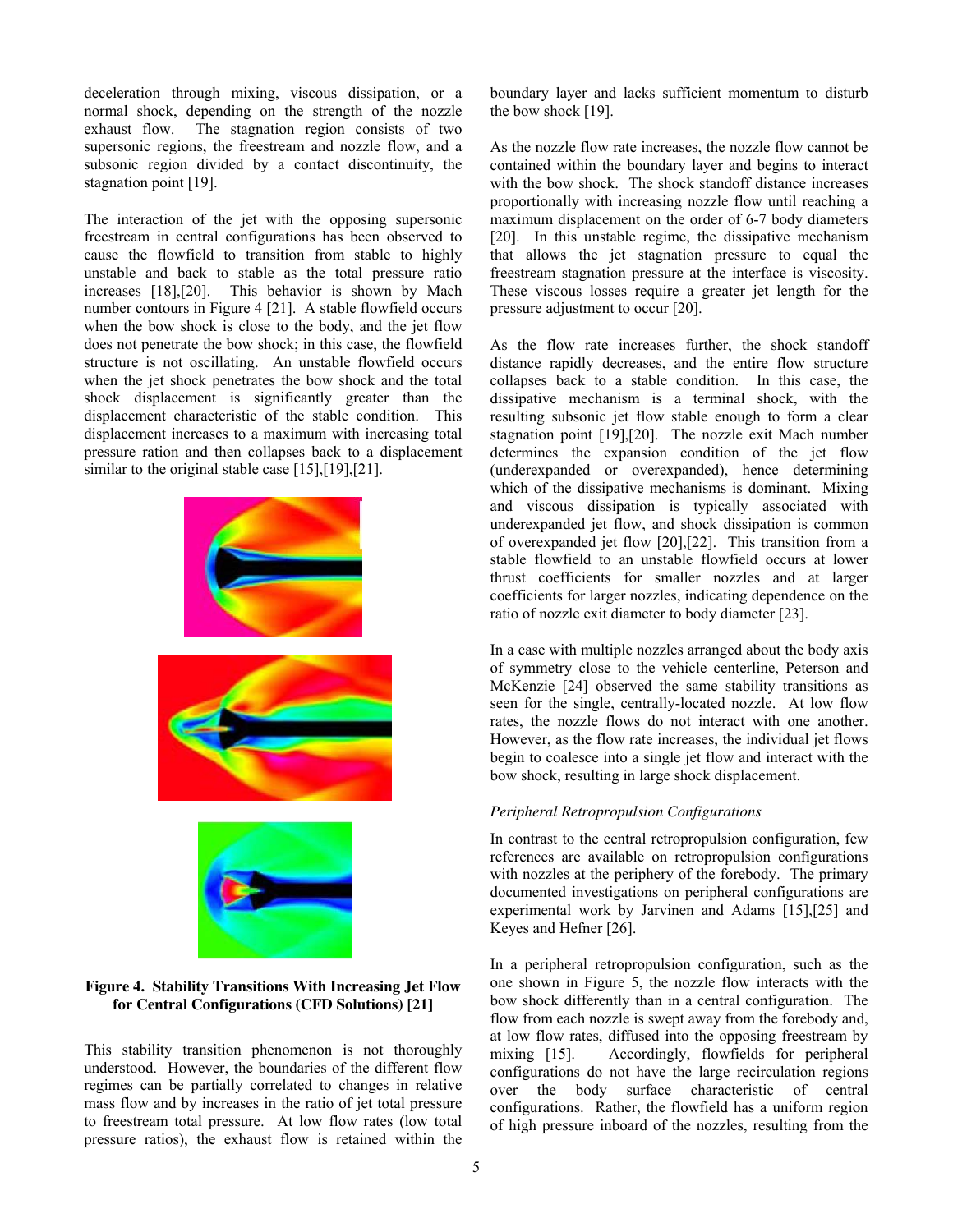lack of disturbance to the portion of the bow shock nearest the nose of the blunt body. A smaller flow turning angle is required than for a central configuration, preventing the nozzle flow from disturbing the center of the bow shock.



# **Figure 5. Example of a Peripheral Retropropulsion Configuration**

As the thrust coefficient increases, the bow shock standoff distance increases. With additional increases, the resultant flowfield becomes increasingly unsteady as the jets begin to disturb the bow shock [18]. The nozzle flow now diffuses through a terminal shock instead of mixing with the freestream [15]. Both Jarvinen and Adams [15],[25] and Keyes and Hefner [26] observed local instabilities affecting the slope of the bow shock as the total thrust coefficient increased beyond approximately 3.0. Despite local instabilities causing rippling of the bow shock, the sharp increase in standoff distance and dissolution of the bow shock seen with the central nozzle configuration have not been observed with the peripheral nozzle configuration. Future work will be required to fully characterize the flowfield stability of configurations with peripheral nozzles.

# **4 AERODYNAMIC CHARACTERISTICS**

The effects of supersonic retropropulsion flowfields on the aerodynamics of a blunt-bodied entry vehicle influence the configurations of retropropulsion desirable for EDL applications as a supersonic decelerator. The configuration of nozzles on the forebody and the ratio of the jet total pressure to the freestream total pressure govern the aerodynamic characteristics and static stability. Central and peripheral retropropulsion configurations exhibit fundamentally different flow behavior, resulting in contrasting aerodynamic effects.

# *Central Retropropulsion Configurations*

A substantial number of experiments were done from the late 1950s through the early 1970s on the aerodynamic effects of a centrally-located retronozzle for EDL applications. For blunt cones, hemispheres, and other bodies of revolution, at Mach numbers from 1.05 to 9, the results of these experiments indicate that the central retropropulsion configuration is unfavorable for use as a supersonic decelerator from an aerodynamic standpoint. References [15], [18]–[25], and [27]–[35] are all experimental investigations of central retropropulsion

configurations.

With increasing thrust coefficient, the aerodynamic drag coefficient decreases rapidly to a minimum value of approximately 10% of the no-jet value and then remains constant at this minimum value. For thrust coefficients above approximately 1.5, the total axial force coefficient is dominated by the contribution from the thrust coefficient. Extensive flow separation and the associated low surface pressures cause the total axial force coefficient to be higher than the no jet case at thrust coefficients greater than approximately 0.7. These effects are shown in Figure 6 (adapted from [23]).



#### **Figure 6. Aerodynamic Drag Coefficient Variation with Increasing Thrust Coefficient (adapted from [23])**

With flow from a central nozzle, the high stagnation pressure present in the no jet case is greatly reduced. The nozzle flow perturbs the bow shock to become more oblique than normal. This reduction in shock strength leads to a reduction in surface pressure, and subsequently aerodynamic drag [27]. The degree of these surface pressure reductions tends to increase as the freestream Mach number increases [23].

At thrust coefficients greater than approximately 0.2, the nozzle flow cannot be contained within the boundary layer, and a sharp flow turning angle causes the boundary layer to separate on both sides of the jet on the forebody. Strong recirculation regions form on both sides of the nozzle flow, moving the flow within the shock layer towards the vehicle's shoulder. Flow reattachment begins near a thrust coefficient of 2, and by higher thrust coefficients (at approximately  $C_T = 6$ ), the base pressure of the body equals the forebody pressure, enveloping the body in a constant pressure region similar to wake flow [15],[23]. Little variation in the surface pressure is seen between different blunt body geometries, indicating a relative independence of aeroshell cone angle on the drag reduction effects of central retropropulsion configurations.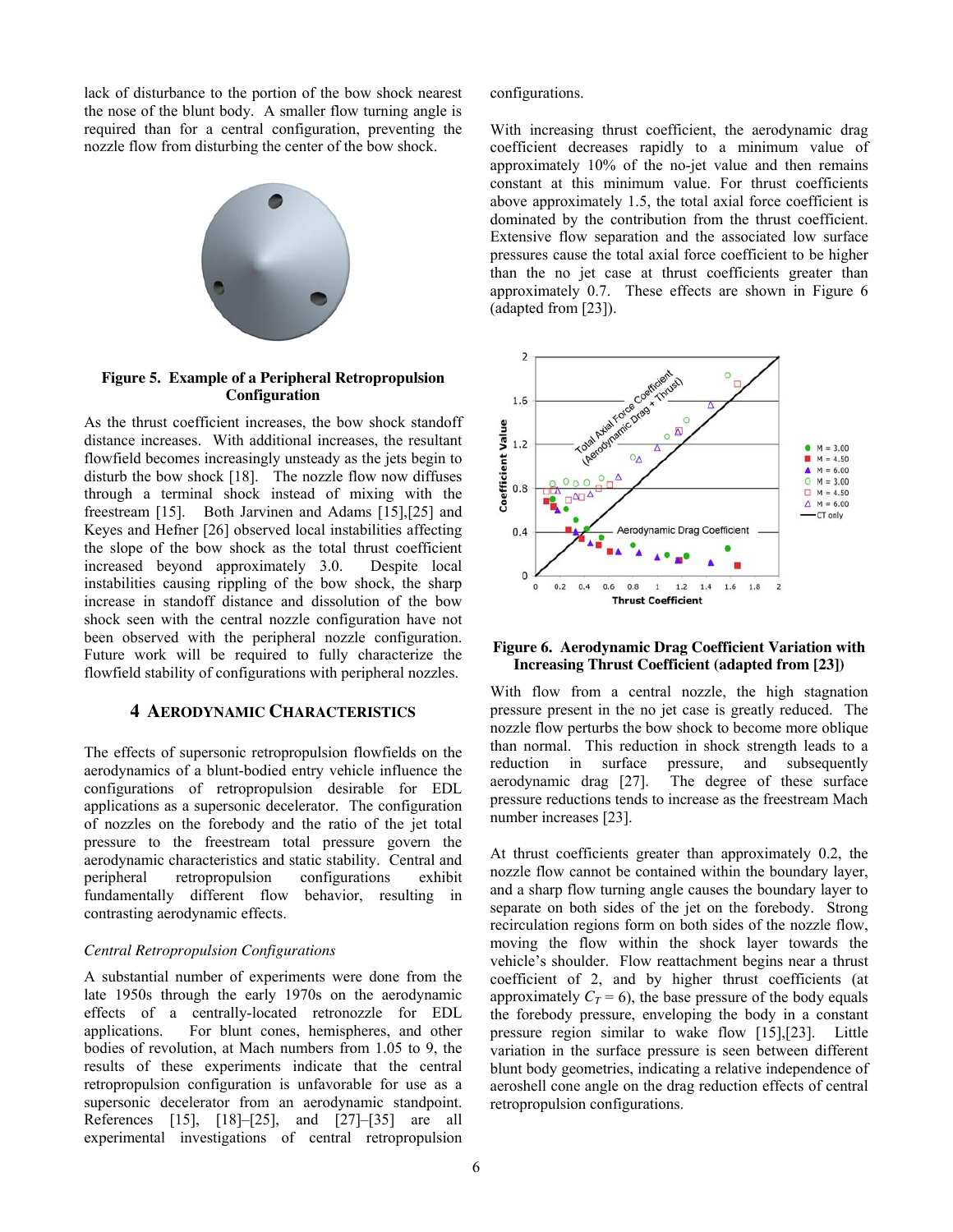Romeo and Sterrett [20] examined flowfield stability for a centrally-located jet over angles of attack from 0º to 35º. Beyond very small angles of attack (greater than 2º), the structure of the flowfield breaks down for total pressure ratios (or thrust coefficients) corresponding to the case where the jet penetrates the bow shock and resulting standoff distance is large.

The pitching moment slopes for increasing thrust coefficients at freestream Mach numbers of 1.05 and 2.0 are shown in Figure 7 [15]. The data were taken over angles of attack from  $-6^\circ$  to  $+6^\circ$ . For the central nozzle configuration, the pitching moment coefficient for a given thrust coefficient is nearly linear with variation in angle of attack. Subsequently, angle of attack variation is not included in Figure 7. The pitching moment slope becomes increasingly negative as the thrust coefficient increases to 1, then becomes less negative with additional increases in thrust coefficient. The pitching moment slope is always negative, indicating that the entry body is statically stable. This static stability is observed even in cases where the flowfield itself may be unstable.



**Figure 7. Variation of Pitching Moment Slope with Thrust Coefficient [15]** 

The severe reduction in aerodynamic drag contribution to the total axial force coefficient by centrally-located nozzle configurations is a drawback in this technology's application for supersonic deceleration. The flowfield stability transitions and observed flow unsteadiness over most freestream Mach numbers and thrust coefficients investigated are additional complications to the implementation of this configuration into an EDL architecture.

# *Peripheral Retropropulsion Configurations*

From the standpoint of aerodynamic drag benefit, configurations where the nozzles are at the periphery of the forebody of a blunt entry vehicle are promising. Both Jarvinen and Adams [15],[25] and Keyes and Hefner [26] experimentally observed augmentation of the total axial force coefficient at modest nozzle flow rates, a significant contrast to the reduction seen for configurations with retropropulsion along the body centerline. Experimental data has been taken at freestream Mach numbers of 1.05,

1.50, 2.0, and 6.0, using 60º sphere-cones, using air for the freestream and nozzle flow.

The lack of disruption of the center of the bow shock by the peripheral nozzle flow causes a region of high pressure to remain over portions of the aeroshell inboard of the nozzles, preserving the aerodynamic drag of the aeroshell [26]. The bow shock remains sufficiently undisturbed and close to the body for total thrust coefficients below 5.0 [15].

Experimental work by Jarvinen and Adams [15],[25] demonstrated a range of thrust coefficients over which a three-nozzle configuration (see Figure 5) provides substantially more total axial force than a single, centrallylocated nozzle at the same total thrust coefficient. The comparison of total axial force coefficient between a peripheral nozzle configuration and a central nozzle configuration at the same conditions is shown in Figure 8 [15].



# **Figure 7. Comparison of Total Axial Force Coefficient for Peripheral and Central Configurations [15]**

A configuration with three nozzles at the body periphery outperforms the configuration with a single central nozzle for thrust coefficients up to 2. At thrust coefficients above 2, the total axial force coefficients for both configurations are nearly equal to the thrust coefficient alone, given by the dashed line in Figure 8 [15].

At lower thrust coefficients, the nozzle flow only mildly disturbs the bow shock at the edges. This perturbation acts to flatten the bow shock at the edges, causing the flowfield to effectively see a larger blunt body. At higher thrust coefficients, the nozzle flow penetrates the bow shock, and the high pressure region inboard of the nozzles disappears as the bow shock weakens [15],[26].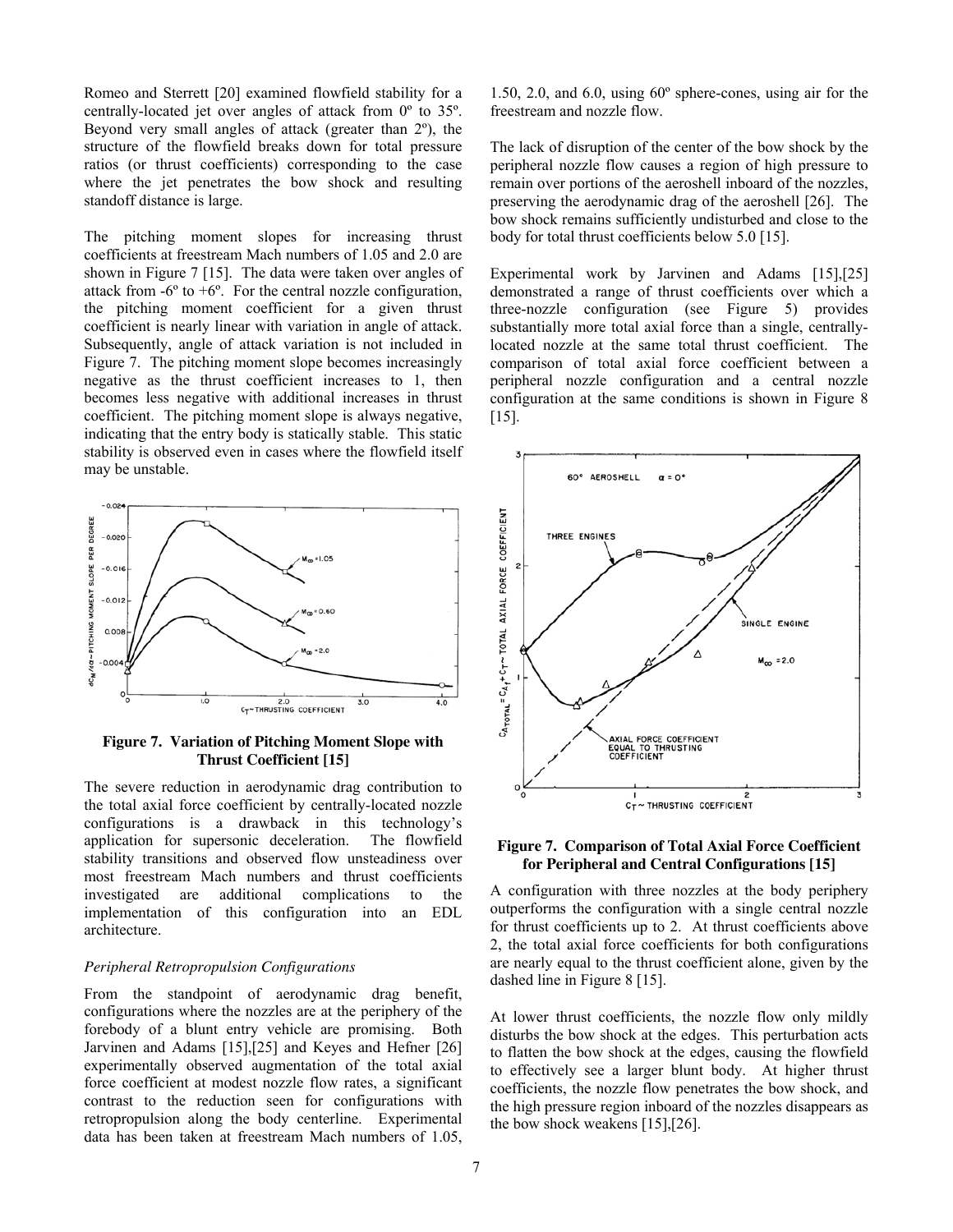The augmentation of the total axial force coefficient is dependent on freestream Mach number. The maximum increase in total axial force coefficient, observed near a thrust coefficient of 1.0, increases over the freestream Mach numbers tested, likely due to the increasing strength of the bow shock [15]. In these cases, an axial force augmentation approximately equal to the thrust force is possible. Surface pressure data confirms that the aeroshell surface is covered with a nearly uniform region of high pressure, and this surface pressure is highest at total thrust coefficients near 1.0 [15].

Variation of angle of attack, from  $-6^\circ$  to  $+6^\circ$ , showed little effect on the forebody axial force coefficient for freestream Mach numbers 1.05, 1.50, and 2.0 with thrust coefficients from 0 to 1.9 [15]. In contrast to the central nozzle configuration, the pitching moment coefficient exhibits nonlinear behavior, as shown in Figure 9 [15]. For a thrust coefficient of 1.04, a transonic condition, the body is statically unstable at angles of attack between -2º and -8º. The varying nonlinearity and indiscernible dependence on thrust coefficient causes difficulty in determining a trend in static stability with increasing thrust coefficient with the limited data available for the peripheral configuration.



#### **Figure 8. Variation of Pitching Moment Coefficient with Thrust Coefficient and Angle of Attack [15]**

The marked increase in the total axial force coefficient for low to modest thrust coefficients make peripheral retropropulsion configurations favorable for EDL applications as a supersonic decelerator. The maximum augmentation in total axial force occurs at total pressure ratios (equivalently low thrust coefficients) typical of stable flowfields. However, the existing experimental database for peripheral configurations is limited, suggesting a need to expand the database to additional configurations and conditions for accurate comparison between peripheral retropropulsion configurations and alternative supersonic decelerator technologies.

# *Differential Throttling Effects*

Jarvinen and Adams [15],[25] also explored drag modulation capability by throttling combinations of three engines of a peripheral retropropulsion configuration. The amount of variation in total axial force coefficient between throttled and unthrottled conditions was observed to increase with increasing freestream Mach number. At a freestream Mach number of 1.05, little variation between the no throttling case and cases where one engine was throttled down by 50% and 75% was observed at thrust coefficients below 3.0. However, in a Mach 2.0 freestream, significant variation between the two cases was observed at total thrust coefficients above 1.0.

Similar departures were observed under the same conditions for cases where two of the three engines were throttled down [15]. In the  $M_{\infty}$  = 1.05 case, with one engine throttled down by 50% and the total thrust coefficient increased from 0.5 to 3.0, the forebody drag coefficient decreased from 0.8 to approximately zero. At the same freestream conditions, with two engines throttled down and the thrust coefficient increased from 0.5 to 3.0, the forebody drag coefficient decreased from 0.8 to approximately -0.4. In the  $M_{\infty} = 2.0$ case, with one engine throttled down and the thrust coefficient increased from 0.5 to 3.0, the forebody drag coefficient decreased from 1.2 to approximately -0.1. In the  $M_{\infty}$  = 2.0 case, with two engines throttled down and the thrust coefficient increased from 0.5 to 3.0, the forebody drag coefficient decreased from 1.2 to approximately 0.1. Jarvinen and Adams [15] concluded that as freestream Mach number increased, the same degree of forebody drag coefficient modulation could be realized with decreasing thrust coefficients.

Throttling combinations of engines at the body periphery also produced alterations in the static stability of the vehicle [15]. The total pitching moment on the body is the sum of the pitching moment due to surface pressure forces and the pitching moment induced by imbalances in thrust. In cases where the blunt body was oriented at a positive angle of attack, throttling down engines on the leeward side of the forebody induced a nose-down pitching moment. In the same orientation, throttling down engines on the windward size of the forebody induced a nose-up pitching moment.

These induced pitching moments can be attributed to the asymmetry of the detached bow shock, a condition arising from the non-uniform engine thrust and resulting total axial force changes at throttled conditions. Schlieren images [15] show an increase in standoff distance and an increase in the obliqueness of the local section of the bow shock in the region of the unthrottled nozzle flow. The decrease in shock strength with the increase in obliqueness support the conclusion that the reduction in axial force coefficient with increasing thrust coefficient is strongly dependent on changes to the surface pressure distribution caused by throttling. The effectiveness of throttling in controlling pitching moment, defined as the ratio of change in pitching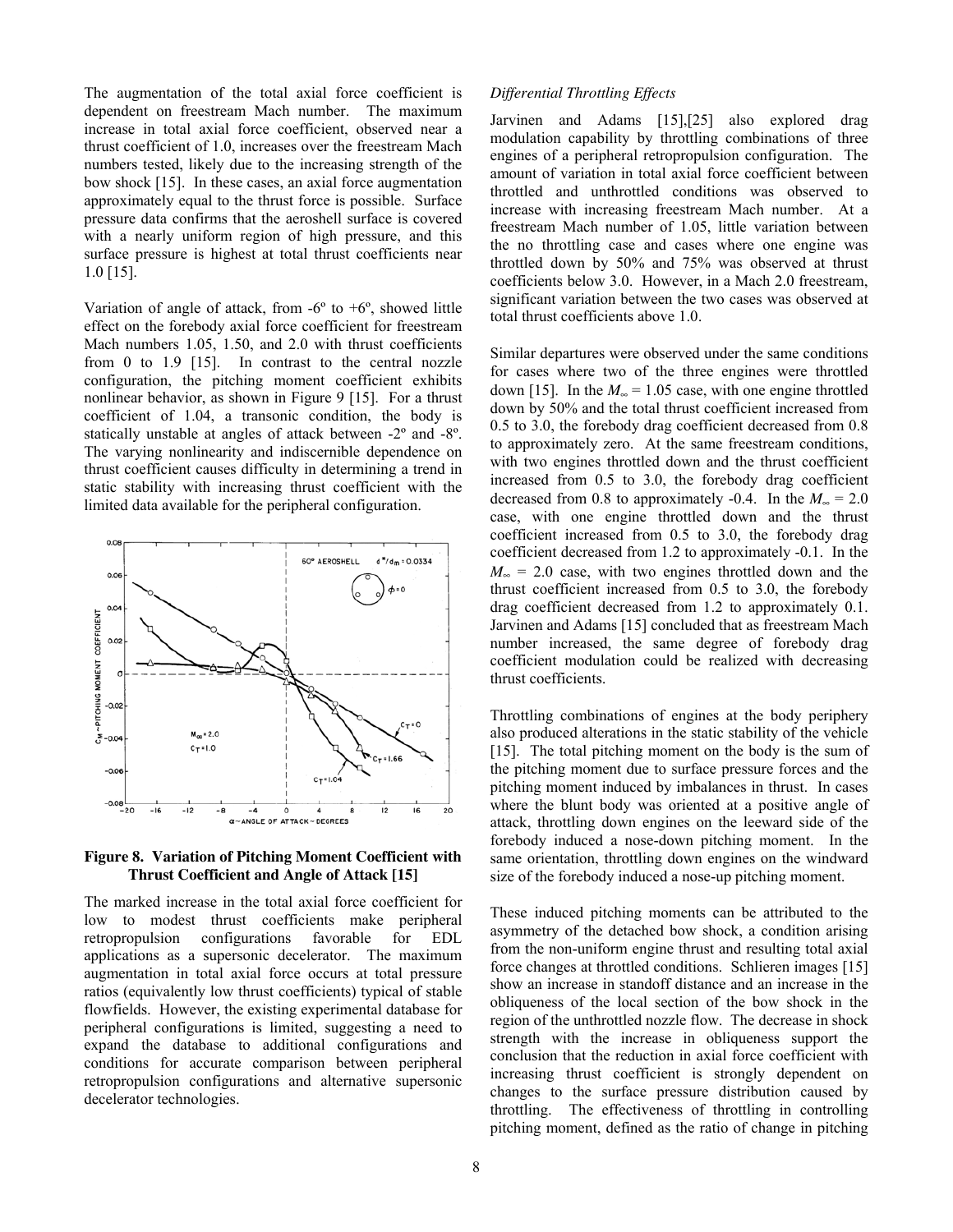moment measured experimentally to the change in pitching moment due solely to an imbalance in engine thrust, was observed to be reduced by 20% at supersonic freestream conditions as compared to throttling efficiency at subsonic velocities. Jarvinen and Adams [15],[25] attributed this reduction in throttling effectiveness to the effect of supersonic freestream conditions on the total axial force coefficient.

# **5 AEROTHERMODYNAMIC CHARACTERISTICS**

The effects of supersonic retropropulsion on heat transfer to an entry vehicle are significant, particularly if the nozzle flow is composed of combustion products. At supersonic speeds, the primary heating contribution is not likely aerodynamic, but from exhausting high enthalpy combustion products into the region between the bow shock and the body. Instances of increased total heat transfer can be twice as high as for cases with no retropropulsion. The aerothermodynamic effects of retropropulsion have only been investigated for central retropropulsion configurations. Similar to the trends in aerodynamics and stability, the aerothermal effects are highly dependent on the ratio of jet total pressure to freestream total pressure. These effects also depend on the gas species involved. At low flow rates, the order of the heat transfer to the body is of the order of the heat capacity of the nozzle exhaust, defined as the amount of heat the gas between the bow shock and the body can absorb in having its temperature raised from the temperature of the nozzle exhaust to the freestream stagnation temperature [35]. Increases in heat transfer rate are significantly larger for injected gases with lighter molecular weights [19],[36].

Desirable diffusive properties of the nozzle flow, such as small Schmidt number and large Prandtl number, are secondary in importance to the thermal properties discussed above [36]. The Schmidt number and Prandtl number are dimensionless quantities relating momentum to mass transfer and heat transfer, respectively. A small Schmidt number means that the mass diffuses quickly, as compared to the velocity. A large Prandtl number means heat diffuses slowly, as compared to the velocity. These characteristics allow for the maximum amount of heat, from the freestream and the nozzle exhaust, to be carried away from the body, and hence are desirable properties of the nozzle exhaust flow [36].

Combustion effects, observed by Barber [19],[34] through hydrogen-air combustion during boundary layer injection, appear to be significant contributors to the total enthalpy of the flowfield. Heat transfer generally decreases for injected noncombustible gases and increases rapidly for combustible gases, with the combustion process significantly increasing the enthalpy of the nozzle flow [19],[34]. For the thrust magnitudes required for human Mars exploration, the propulsion system likely to be selected for the entry vehicle will be LOX/methane or LOX/hydrogen, resulting in

significant heating contributions from combustion products [11],[12].

An opposite effect, reductions in the heat transfer rate, has also been observed at supersonic test conditions where the exhaust gases are cold. Reductions in heat flux in the stagnation region can be greater than 50%, as observed by Barber [19],[34], Daso [21], Hayashi, et al. [37],[38], and Stalder and Inouye [39]. This effect is illustrated in Figure 10 for an air freestream at mach 3.98 with nitrogen nozzle exhaust, showing a decrease in surface heat flux for a given position away from the body nose in the stagnation region as the total pressure ratio increases from 0 (no jet) to 0.80 (maximum jet pressure ratio tested in this case) [37].



**Figure 10. Heat Flux Distribution for Varying Total Pressure Ratios [37]** 

Stanton number was used to compare each heat flux distribution because the test conditions were slightly different in each case. Stanton number is a dimensionless quantity directly proportional to heat transfer. It was also observed that heavier gases require larger mass flows than the lighter gases to achieve the same reductions in heat flux [40].

Experimental work by Grenich [41] examined the case where the exhaust gases have only about 20% of the total enthalpy of the freestream, as would be typical for the use of a coolant gas to reduce heat transfer to an entry body at hypersonic velocities. In this case, the heat transfer to the body is significantly reduced as the body is blanketed with the cooler gas being swept back along the body from a nozzle aligned with the body centerline [41]. These cooler gases form a region of recirculation, blocking the higher enthalpy freestream gases from directly contacting the body surface [38]. Injecting a gas with high specific heat into the boundary layer via retropropulsion effectively increases the thickness of the boundary layer, reducing convective heat transfer to the body surface. This effect can be difficult to achieve and depends on how the injected gas diffuses through the boundary layer [36]. When the injected gas had gained sufficient momentum to extend beyond the boundary layer, a reduction in surface heat transfer was no longer observed.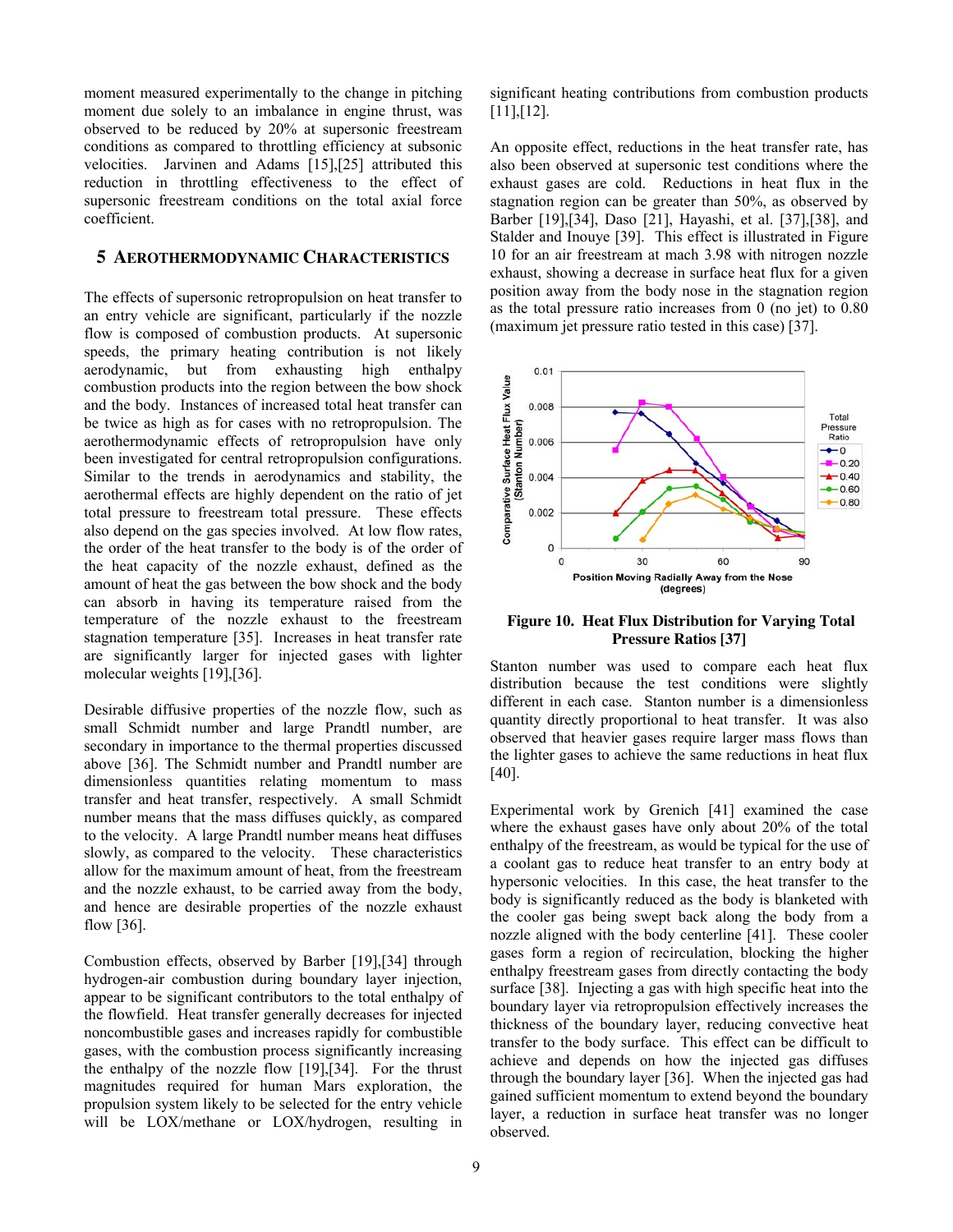Barber [19] and Warren [35] observed cases where the heat transfer in the stagnation region of the body was reduced, but the heat transfer over the entire body was greater than in the case where no retropropulsion was used. In these cases, the stagnation region of the body is cooled locally, but downstream of the nose, the flow reattaches to the body, creating a stagnation ring, or annulus region. The pressure is greatly reduced in this dead-air region, resulting in lower surface heat flux [35]. At the reattachment point, however, the pressure is higher than the case of no retropropulsion [35],[42].

Experimental data on the aerothemodynamic effects of supersonic retropropulsion is limited in scope and remains an area of active research. No data exists for multiple nozzle configurations, particularly those discussed in the prior sections as promising configurations for high ballistic coefficient entry systems. Finley [18] argues that the study by Warren [35] does not have high enough flow rates to have stable flowfields, potentially limiting the applicability of Warren's results. The impact of combustion products in the exhaust flow has only been observed for exhaust contained within the boundary layer, and the enthalpy added to the stagnation region by the combustion process may prove to be a detrimental effect of supersonic retropropulsion systems.

## **6 EXPERIMENTAL SUMMARY**

The focused technology development program for planetary exploration in the 1960s and early 1970s matured supersonic retropropulsion close to its current level of development through a number of experimental investigations. The original intent of these experiments was to explore supersonic retropropulsion to understand drag effects potentially advantageous to EDL. Scaling parameters were developed to accurately simulate the larger chemical bipropellant propulsion systems visualized for conceptual Mars landers using subscale models. To date, only monopropellant descent propulsion systems have been flown. No work has been found in support of missions to destinations other than Mars.

# *Simulation Parameters for Similarity and Scaling*

Pindzola [43] developed methods for simulating nozzle flow using ground facilities and selecting geometries and test conditions to account for differences in chemical species properties between models and full scale. Primary jet flow parameters are governed by relations to nozzle mass flow, enthalpy, and momentum. The methods of simulating retropropulsion jets using cold gas and hot gas are used in much of the experimental work on aerodynamics and aerothermodynamics discussed in Sections 3-5.

Jarvinen and Adams [15],[25][31] extended Pindzola's methods for accurately simulating jet flows in a wind tunnel to the retrorocket exhaust of a conceptual Mars lander. The The nozzle exhaust flow is simulated by matching the ratio of pressure at the nozzle exit to the ambient pressure and the pressure sensitivity of the exhaust flow with respect to the flow direction, given by Equation 2, where *P* is the pressure and  $\nu$  is the flow direction at the nozzle exit plane. Equation 2 is also known as the plume sensitivity parameter [15],[43].

$$
\frac{1}{P}\frac{dP}{dV}\tag{2}
$$

The thrust coefficient, given previously by Equation 1, is the primary parameter governing the interaction between nozzle flow and an opposing supersonic freestream. The thrust coefficient can be rewritten in terms of both freestream and nozzle flow parameters, shown by Equation 3 [15] where  $A_B$ is the model base area,  $A_e$  is the nozzle exit area, and  $\gamma_{\infty}$  and <sup>γ</sup>*<sup>e</sup>* are the ratio of specific heats of the freestream and at the nozzle exit, respectively.

$$
C_T = \frac{2}{\gamma_\infty M_\infty^2} \frac{P_e}{P_\infty} \frac{A_e}{A_B} \left( 1 + \gamma_e M_e^2 \right) \tag{3}
$$

Rearranging Equation 3 to have all freestream parameters except  $\gamma_{\infty}$  on the left-hand side and all nozzle flow parameters on the right-hand side gives the engine scaling parameter, defined by Equation 4 [15].

$$
\frac{\gamma_{\infty}A_B}{2A_e\left(1+\gamma_e M_e^2\right)}\tag{4}
$$

# *Existing Experimental Database*

While numerous wind tunnel tests were conducted, the scope of the work was limited in terms of freestream conditions, retropropulsion conditions, and body geometries. The majority of past efforts focused on blunt bodies with a single, centrally-located nozzle – a configuration which does not appear to be favorable for supersonic deceleration applications due to its significant reductions in the aerodynamic drag of the blunt body. Only three investigations have used multiple nozzles (References [15],[24],[25]). An additional limitation of the existing data is the use of compressed air, nitrogen, hydrogen, or helium in all test cases for the nozzle exhaust. No experimental data exists for supersonic retropropulsion simulation using combustion nozzles, possibly due to test scale and the complexity of combustion nozzle systems. The primary goal of most of these investigates was to explore potential reductions in heat transfer, not deceleration. The flow conditions in the existing experimental database are summarized in Table 2.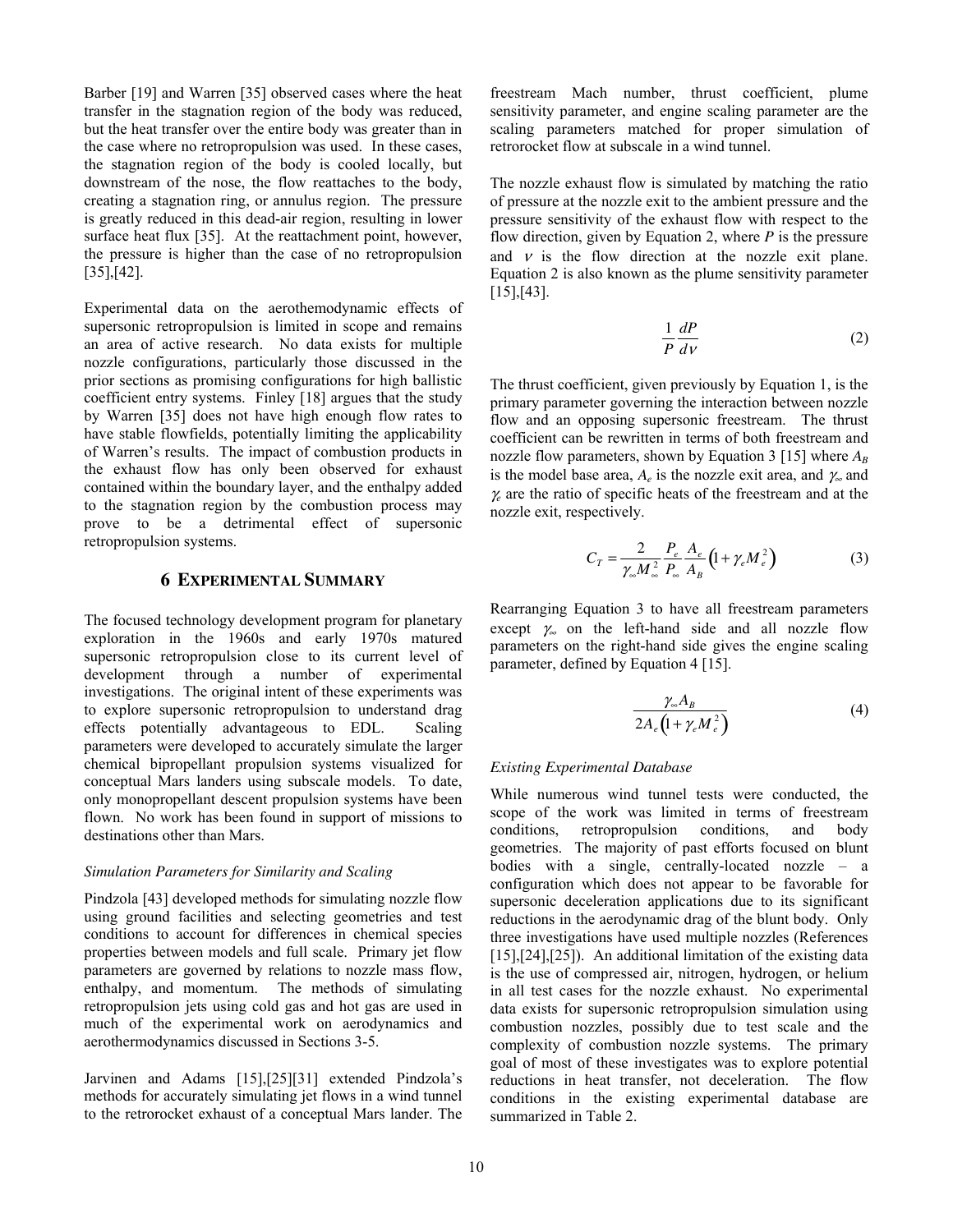| Relevance                        | <b>Freestream Mach</b> | Freestream | Jet         | <b>References</b>                                                        |
|----------------------------------|------------------------|------------|-------------|--------------------------------------------------------------------------|
| Static Aerodynamics              | $1.05 - 6.0, 20 - 21$  | Air        | Air, Helium | $[15],[18]-[21],[23]-[25],[27]-[29],[31]-$<br>$[35],[37],[39]-[41],[44]$ |
| Flowfield Stability              | $1.05 - 6.0$           | Air        | Air, Helium | $[15],[18],[23]-[25],[27],[37]$                                          |
| Flowfield Geometry               | $1.05 - 8.0$           | Air        | Air, Helium | $[15],[18]-[21],[23]-[25],[28]-[29],[31]-$<br>[34],[40]                  |
| <b>Effect of Nozzle Geometry</b> | $1.05 - 6.0, 20 - 21$  | Air        | Air, Helium | $[15],[18],[20]-[21],[25],[31],[39],[41]$                                |
| Angle of Attack Variation        | $1.05 - 6.0$           | Air        | Air, Helium | $[15], [20], [23]$ - $[25]$                                              |
| Aerothermodynamics               | 2.0, 6.0-8.0, 20-21    | Air        | Air         | $[19],[21],[34]-[42],[45]$                                               |
| Systems Level Implications       | $1.05 - 6.0$           | Air        | Air         | [15],[20],[25],[27],[41]                                                 |

Available Central Nozzle Configuration Data

Available Peripheral Nozzle Configuration Data

| Relevance                        | Freestream Mach Freestream |     | Jet | <b>References</b>        |
|----------------------------------|----------------------------|-----|-----|--------------------------|
| <b>Static Aerodynamics</b>       | $1.05 - 6.0$               | Air | Air | $[15]$ , $[25]$ - $[26]$ |
| Flowfield Stability              | $1.05 - 2.0$               | Air | Air | $[15]$ , $[25]$          |
| Flowfield Geometry               | $1.05 - 2.0$               | Air | Air | $[15]$ , $[25]$ - $[26]$ |
| <b>Effect of Nozzle Geometry</b> | $1.05 - 2.0$               | Air | Air | $[15]$ , $[25]$          |
| Angle of Attack Variation        | $1.05 - 2.0$               | Air | Air | [15],[25]                |
| Aerothermodynamics               | None                       | N/A | N/A | N/A                      |
| Systems Level Implications       | $1.05 - 2.0$               | Air | Air | $[15],[25]-[26]$         |

This experimental database will need to be expanded to include additional retropropulsion configurations, body geometries, exhaust and freestream species, combustion retropropulsion, and a broader range of flow conditions. Slender body geometries such as biconics and ellipsleds are candidates for human Mars architectures, and no data exists to validate computational simulation of supersonic retropropulsion systems derived for these geometries. As the work by Peterson and McKenzie [24] is the only configuration of multiple nozzles not located on the body periphery, the answer to how far apart multiple nozzles need to be spaced to prevent an interaction between the exhaust jets remains unknown.

# **7 COMPUTATIONAL ANALYSES**

Few papers have been published on the computational modeling and analysis of supersonic retropropulsion. Recent work has focused on drag reduction for slender body vehicles, not drag augmentation for blunt bodies, and the effects of high temperature plasma jets on the body aerodynamics [44],[45]. However, the similarities in flowfield interactions between these applications and supersonic retropropulsion for EDL have been useful in extending computational approaches.

Computational solutions of supersonic retropropulsion

systems will need to capture as many of the following characteristics as possible:

- (1) Flow features such as strong shocks, shock/boundary layer interactions, shock-shock interactions, and recirculation.
- (2) Viscous effects within the shock layer.
- (3) Relevant equilibrium and nonequilibrium chemistry.
- (4) Diffusion and transport properties of the exhaust flow.
- (5) Radiative energy transfer in the flow, if necessary.

Additionally, oscillatory behavior, characteristic of even stable flowfields, makes starting solutions and defining convergence difficult. Despite these challenges, several studies [21],[37],[44],[45] have shown varying degrees of success in modeling the aerothermodynamics of single nozzle configurations.

Daso [21] completed pre-test computational fluid dynamics (CFD) analysis with a 2.6% scale model of the Apollo capsule with and without retropropulsion effects. The CFD analysis was attempting to predict the aerodynamic and aerothermodynamic effects of a centrally-located nozzle in air at freestream Mach numbers of 3.48 and 4.0. Both the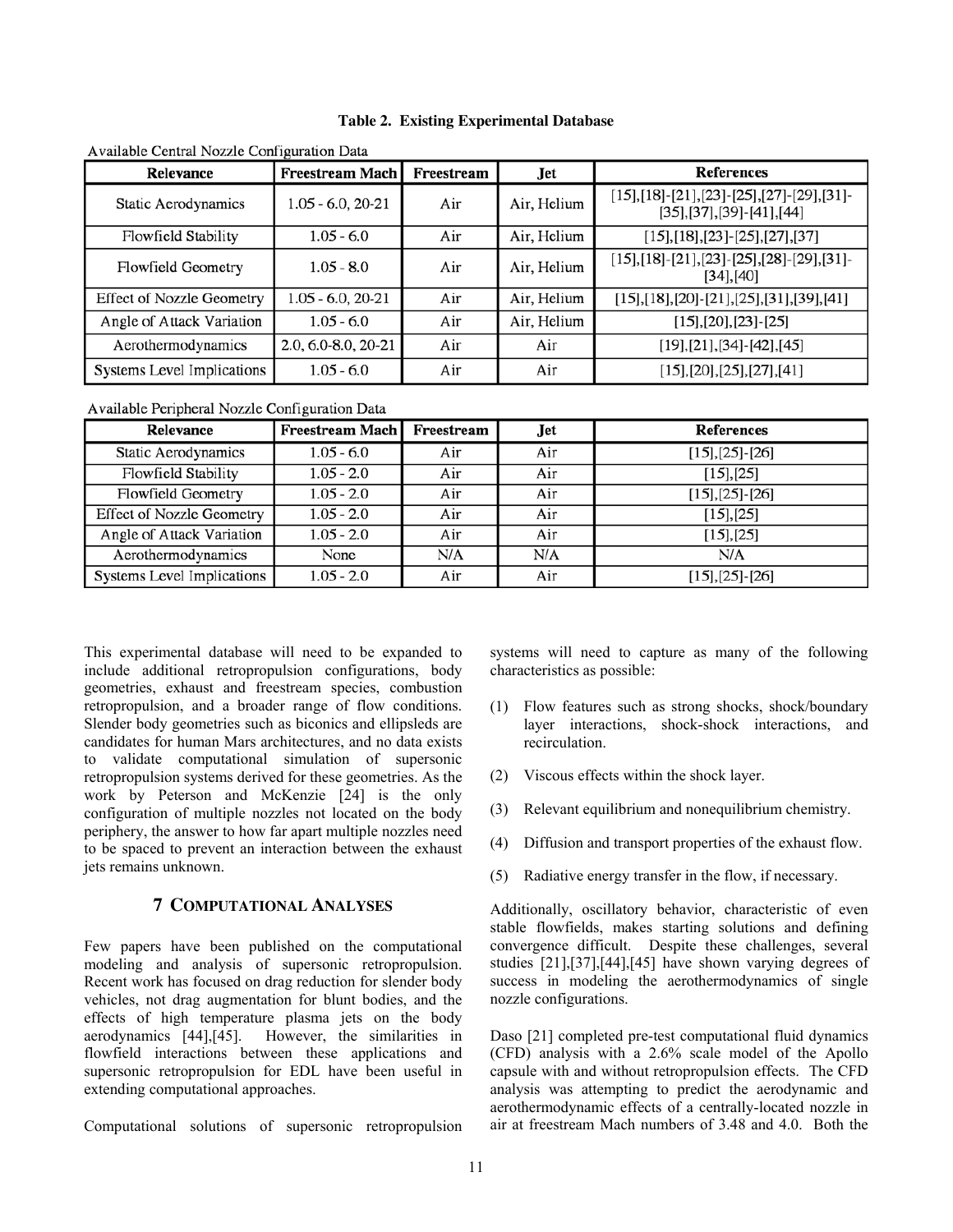pre-test computational simulations and associated experiment used compressed air for the nozzle exhaust [21]. While little attention is presented on the details of the CFD analysis, the use of a 3-D structured grid Navier-Stokes solver predicted the transitions in flow stability and captured the general aerothermodynamic trends. The characteristic unsteadiness and oscillatory behavior of the flowfields with retropropulsion resulted in asymmetric flowfield geometries.

Fomin and Maslov [44] performed numerical simulations in support of experimental work on the blunt-body pressure effects of a high temperature plasma jet at freestream Mach numbers of 2.0, 2.5, and 4.0. Composition of the freestream was air, and the plasma jet was nitrogen gas at 5000 K. The experimental results were compared against an Euler CFD analysis in an effort to understand the separation existing between fluid dynamics and the thermal processes in a supersonic freestream-propulsion interaction. The Euler solver was able to capture the reduction in body surface pressures caused by transition to unstable flow and jet penetration of the bow shock. The relatively good agreement seen between the Euler solutions and the experimental plasma jet work suggests much of the interactions at lower supersonic Mach numbers resemble retropropulsion gas dynamics, a result promising for future work with combusting retropropulsion effects [44]. Additional work from the same authors has been reported to have had success with modeling supersonic retropropulsion in the form of plasma jets, using the assumption of a perfect gas with constant specific heats [45].

Hayashi, et al. [37] solved the axisymmetric Navier-Stokes equations to predict reductions in aerothermal heating in the stagnation region of a hemisphere at a freestream Mach number of 3.96. Freestream composition was air, and the nozzle exhaust was nitrogen gas at 300 K. The CFD results showed good agreement with experiment, particularly in the ability to capture the recirculation regions about a centrallylocated jet. The strength of the recirculation regions was slightly higher than observed experimentally, resulting in more efficient heat flux reduction in the CFD solution than observed in the experiment.

Computational simulation of the interactions between retronozzles and supersonic freestreams is the next phase of investigation required to mature supersonic retropropulsion from a potentially feasible concept to a useful EDL technology. The ability of preliminary CFD investigations to capture trends in surface pressure, flowfield geometry, and patterns of heat flux, despite unsteadiness and oscillatory behavior, is encouraging for the continued development of approaches for high-fidelity computational modeling. While these preliminary efforts are good first steps in developing computational capability, much of the physics relevant to the behavior of supersonic retropropulsion is coupled and viscous in nature, unable to be fully captured at this point. Flow separation, recirculation, boundary layer transition, and oscillation of the position of primary flow features such as the detached bow shock, free stagnation point, and jet flow boundary are characteristic of supersonic retropropulsion flowfields and have only been captured under a very limited range of conditions.

# **8 CONCLUDING REMARKS**

Interactions between retropropulsion exhaust and blunt body aerodynamics have been investigated since the early 1950s. Extensive wind tunnel experiments in the 1960s and early 1970s developed the technology to near the level of maturity it has today. Experimental results consistently show, for low thrust coefficients, significant axial force augmentation (aerodynamic drag and thrust) for peripheral retropropulsion configurations and little or no augmentation of axial force beyond that provided by the retrorocket thrust for configurations with the nozzle located along the body centerline. This degree of aerodynamic interaction is strongly dependent on the location of the nozzles and the relative strength of the exhaust flow to the freestream. The primary parameter used to characterize the static aerodynamics and flowfield stability is the thrust coefficient, with the greatest degree of axial force augmentation for peripheral retropropulsion configurations occurring near a thrust coefficient of 1.0.

Despite the extensive focus on retropropulsion in the 1960s and early 1970s, significant limitations exist in the current experimental database. The most significant challenges in maturing supersonic retropropulsion are related to a lack of knowledge in the following areas:

- (1) Configurations with nozzles at the body periphery and mid-to-high lift-to-drag ratio vehicle geometries.
- (2) Aerothermal effects caused by exhausting combustion products into the shock layer.
- (3) Uncertainties in scaling wind tunnel results to flight systems.
- (4) Validated CFD approaches.

High mass, high ballistic coefficient requirements for Mars EDL, particularly for human exploration, are challenging the capabilities of heritage supersonic decelerators. Systems studies show vehicle T/W requirements similar to robotic Mars missions and performance requirements consistent with existing liquid bipropellant propulsion systems. Experimental work from the focused technology development program prior to the Viking missions and recent computational analyses suggest supersonic retropropulsion, in a configuration with the nozzles located at the periphery of the forebody, may be able to address this challenge, enabling the delivery of high-mass payloads to the surface of Mars.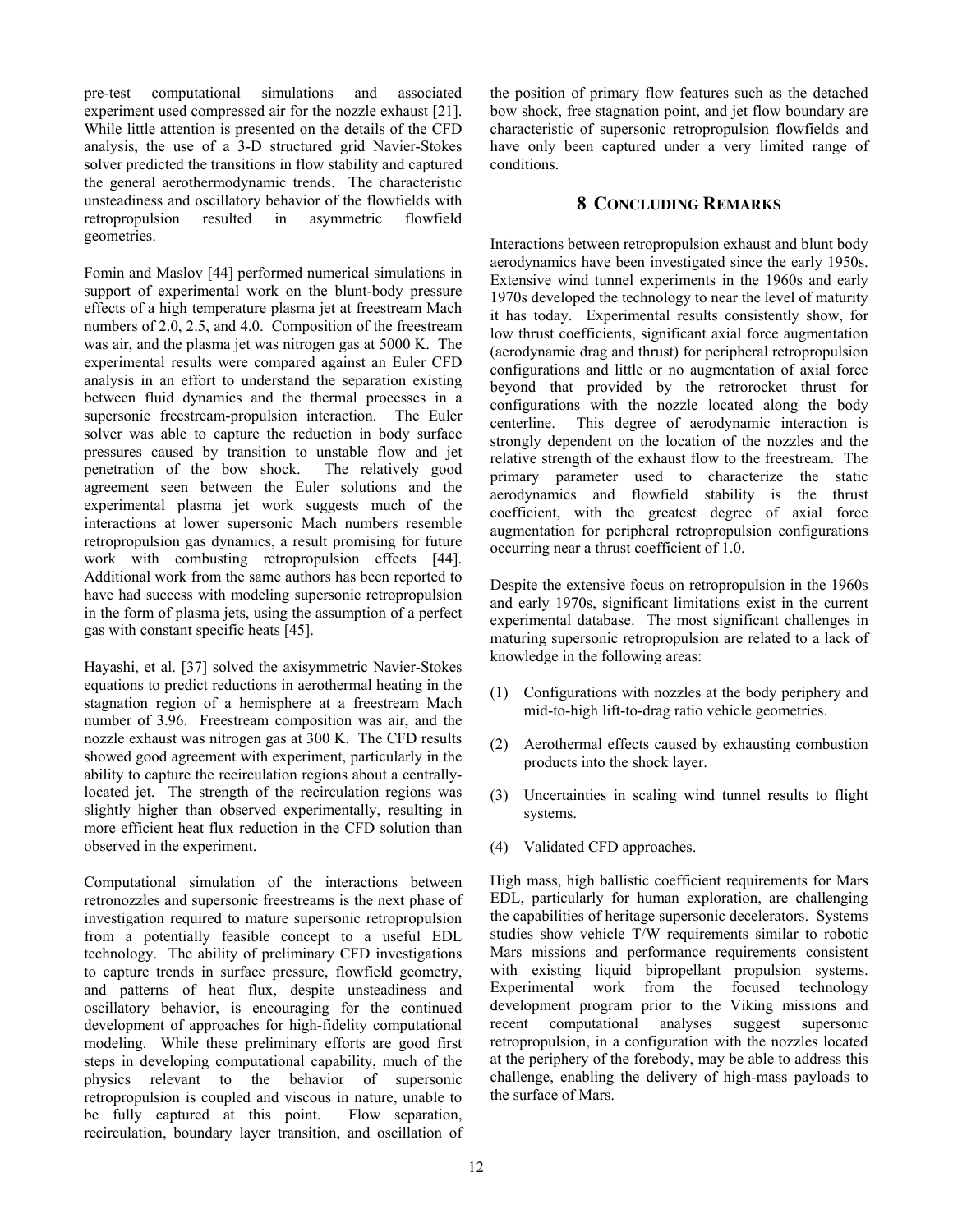# **REFERENCES**

- [1] R.D. Braun and R.M. Manning, "Mars Exploration Entry, Descent, and Landing Challenges," Journal of Spacecraft and Rockets, Vol. 44, No. 2, 310- 323, March – April 2007.
- [2] E. Love, "The Effect of Small Jet of Air Exhausting from the Nose of a Body of Revolution in Supersonic Flow", NACA RM L52I19a, November 1952.
- [3] E. Love, "A Re-examination of the use of Simple Concepts for Predicting the Shape and Location of Detached Shock Waves," NACA TN-4170, 1957.
- [4] E. Love, et al., "Experimental and Theoretical Studies of Axisymmetric Free Jets," NASA TR R-6, 1959.
- [5] R. Huff and K. Abdalla, "Mixing Characteristics Downstream of Core Region of High-Temperature Axisymmetric Jets Exhausting into Transonic and Supersonic Streams," NASA TM X-151, March 1960.
- [6] W. Moeckel, "Flow Separation Ahead of Blunt Bodies at Supersonic Speeds," NACA TN 2418, July 1951.
- [7] W. Moeckel, "Flow Separation Ahead of a Blunt Axially Symmetric Body at Mach Numbers 1.76 to 2.10," NACA RM E51I25, December 1951.
- [8] E. Love, M. Woodling, L. Lee, "Boundaries of Supersonic Axisymmetric Free Jets," NACA RM L56G18, October 1956.
- [9] E. Love and C. Grigsby, "Some Studies of Axisymmetric Free Jets Exhausting From Sonic and Supersonic Nozzles into Still Air and Into Supersonic Freestreams," NACA RM L54L31, May 1955.
- [10] B.G. Drake," Reference Mission Version 3.0: Addendum to the Human Exploration of Mars: The Reference Mission of the NASA Mars Exploration Study Team," NASA/SP-6107-ADD, June 1998.
- [11] S.J. Hoffman (ed.) and D.I. Kaplan (ed.), "Human Exploration of Mars: The Reference Mission of the NASA Mars Exploration Study Team," NASA Johnson Space Center, July 1997.
- [12] J. Christian, G. Wells, J. Lafleur, A. Verges, R. Braun, "Extension of Traditional Entry, Descent, and Landing Technologies for Human Mars

Exploration," Journal of Spacecraft and Rockets, Vol. TBD, 2008.

- [13] G. Wells, et al., "Entry, Descent, and Landing Challenges of Human Mars Exploration," *29th AAS Guidance and Control Conference*, AAS 06- 072, Breckenridge, Colorado, February 2006.
- [14] L.G. Tanner, "Development and Characteristics of the Russian / American RD-180 Rocket Engine," *AIAA Joint Propulsion Conference*, Liquid Propulsion Short Course, Indianapolis, Indiana, July 2002.
- [15] P. Jarvinen and R. Adams, "The Aerodynamic Characteristics of Large Angled Cones with Retrorockets," NASA Contract No. NAS 7-576, February 1970.
- [16] P.A. Gnoffo, "Planetary-Entry Gas Dynamics," Annual Review of Fluid Mechanics, Vol. 31, 459- 494, 1999.
- [17] J. Campbell, "Supersonic Aerodynamic Characteristics and Shock Standoff Distances for Large-Angle Cones with and without Cylindrical Afterbodies," NASA TN D-5334, 1969.
- [18] P.J. Finley, "The Flow of a Jet from a Body Opposing a Supersonic Free Stream," Journal of Fluid Mechanics, Vol. 26, No. 2, 337-368, October 1966.
- [19] E.A. Barber, "An Experimental Investigation of Stagnation-Point Injection," Journal of Spacecraft and Rockets, Vol. 2., No. 5, 770-774, May 1965.
- [20] D. Romeo and J. Sterrett, "Exploratory" Investigation of the Effect of a Forward-Facing Jet on the Bow Shock of a Blunt Body in a Mach Number 6 Free Stream," NASA TN D-1605, February 1963
- [21] E.O. Daso, V.E. Pritchett, and T.S. Wang, "The Dynamics of Shock Dispersion and Interactions in Supersonic Freestreams with Counterflowing Jets," *45th AIAA Aerospace Sciences Meeting*, AIAA 2007-1423, Reno, Nevada, January 2007.
- [22] A. Watt, "An Experimental Investigation of a Sonic Jet Directed Upstream Against a Uniform Supersonic Flow," Institute of Aerophysics, University of Toronto TN 7, January 1956.
- [23] R. McGhee, "Effects of a Retronozzle Located at the Apex of a 140 Blunt Cone at Mach Numbers of 3.00, 4.50, and 6.00," NASA TN D-6002, January 1971.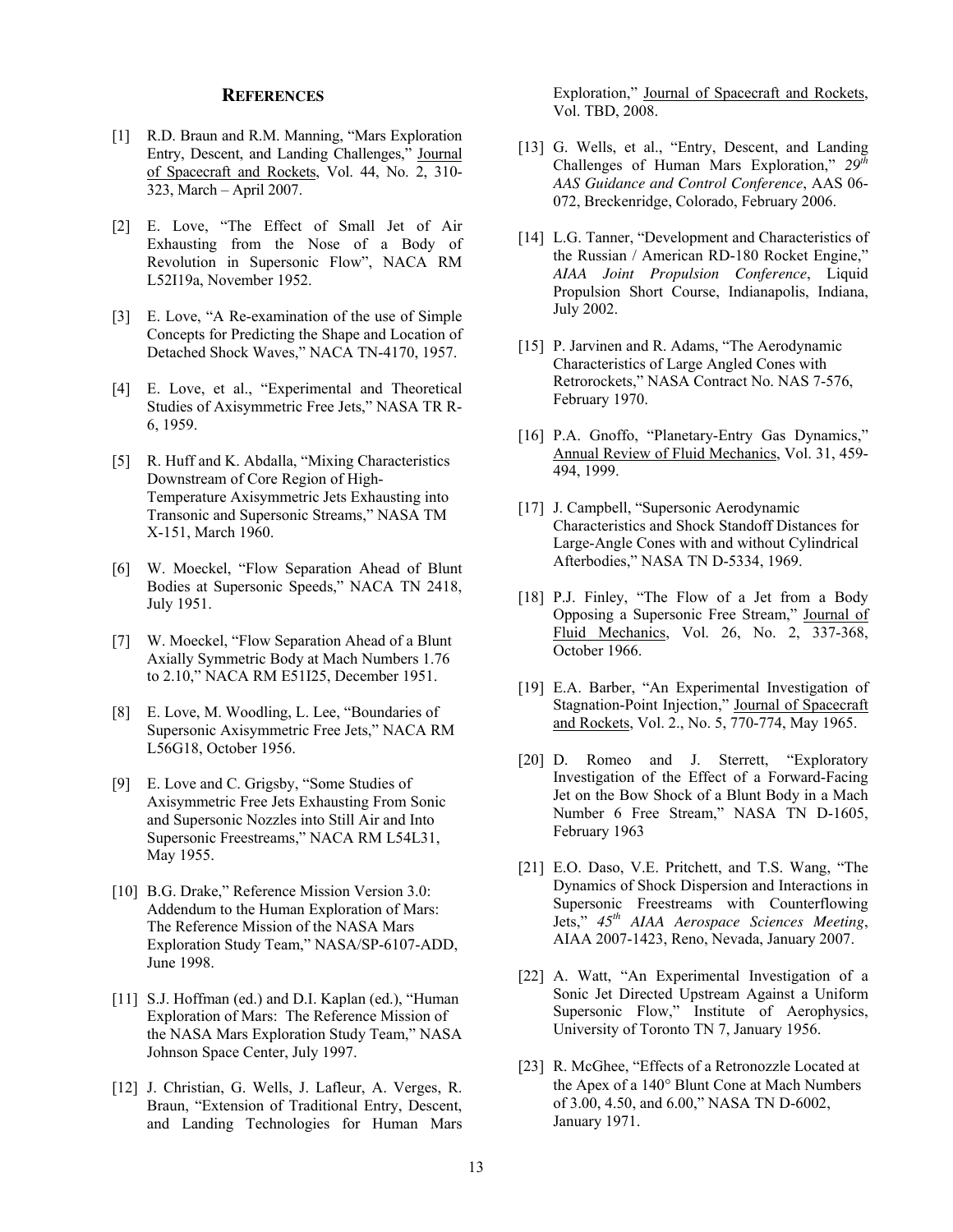- [24] V. Peterson and R. McKenzie, "Effects of Simulated Retrorockets on the Aerodynamic Characteristics of a Body of Revolution at Mach Numbers from 0.25 to 1.90," NASA TN D-1300, May 1962.
- [25] P. Jarvinen and R. Adams, "The Effects of Retrorockets on the Aerodynamic Characteristics of Conical Aeroshell Planetary Entry Vehicles," AIAA 70-219, *AIAA 8th Aerospace Sciences Meeting*, New York, New York, January 1970.
- [26] J.W. Keyes and J.N. Hefner, "Effect of Forward Facing Jets on Aerodynamic Characteristics of Blunt Configurations at Mach 6," Journal of Spacecraft and Rockets, Vol. 4, No. 4, 533-534, April 1967.
- [27] N. Charczenko and K. Hennessey, "Investigation of a Retrorocket Exhausting from the Nose of a Blunt Body into a Supersonic Free Stream," NASA TN D-751, September 1961.
- [28] D. Romeo and J. Sterrett, "Flow Field for Sonic Jet Exhausting Counter to a Hypersonic Mainstream," AIAA Journal, Vol. 3 No. 3, 344- 346, March 1965.
- [29] R. Margason, "The Path of a Jet Directed at Large Angles to a Subsonic Free Stream," NASA TN D-4919, November 1968.
- [30] A.F. Charwat and J. Allegre, "Interaction of a Supersonic Stream and a Transverse Supersonic Jet," AIAA Journal, Vol. 2, No. 11, 1965-1972, November 1964.
- [31] P. Jarvinen and J. Hill, "Penetration of Retrorocket Exhausts into Subsonic Counterflows," Journal of Spacecraft and Rockets, Vol. 10, No. 1, 85-85, January 1973.
- [32] L. Hayman and R. McDearmon, "Jet Effects on Cylindrical Afterbodies Housing Sonic and Supersonic Nozzles which Exhaust against a Supersonic Stream at Angles from 90 to 180 Degrees," NASA TN D-1016, March 1962.
- [33] J. Baron and E. Alzner, "An Experimental Investigation of a Two Layer Inviscid Shock Cap due to Blunt Body Nose Injection," Journal of Fluid Mechanics, Vol. 15, No. 3, 442-448, March 1963.
- [34] E.A. Barber, "An Experimental Investigation of Stagnation-Point Injection," *AIAA Conference on Physics of Entry into Planetary Atmospheres*, AIAA 1963-0433, Cambridge, Massachusetts, August 1963.
- [35] C. Warren, "An Experimental Investigation of the Effect of Ejecting a Coolant Gas at the Nose of a Bluff Body," Journal of Fluid Mechanics, Vol. 2, No. 8, 400-417, 1960.
- [36] L. Roberts, "Mass Transfer Cooling Near the Stagnation Point," NASA TR R-8, 1959.
- [37] K. Hayashi, S. Aso, Y. Tani, "Numerical Study of Thermal Protection System by Opposing Jet," *43rd AIAA Aerospace Sciences Meeting*, AIAA 2005- 0188, Reno, Nevada, January 2005.
- [38] K. Hayashi and S. Aso, "Effect of Pressure Ratio on Aerodynamic Heating Reduction due to Opposing Jet," *33rd AIAA Fluid Dynamics Conference*, AIAA 2003-4041, Orlando, Florida, June 2003.
- [39] J. Stalder and M. Inouye, "A Method of Reducing Heat Transfer to Blunt Bodies by Air Injection," NACA RM A56B27a, May 1956.
- [40] J.E. Grimaud and L.C. McRee, "Experimental" Data on Stagnation-Point Gas Injection Cooling on a Hemisphere-Cone in a Hypersonic Arc Tunnel," NASA TM X-983, July 1964.
- [41] A.F. Grenich and W.C. Woods, "Flow Field Investigation of Atmospheric Braking for High Drag Vehicles with Forward Facing Jets," *AIAA 19th Aerospace Sciences Meeting*, AIAA 1981- 0293, St. Louis, Missouri, January 1981.
- [42] P. Chung, "Effect of Localized Mass Transfer Near the Stagnation Region of Blunt Bodies in Hypersonic Flight," NASA TN D-141, May 1960.
- [43] M. Pindzola, "Jet Simulation in Ground Test Facilities," AGARDograph 79, November 1963.
- [44] V.M. Fomin, A.A. Maslov, N.D. Malmuth, "Influence of a Counterflow Plasma Jet on Supersonic Blunt-Body Pressures," AIAA Journal, Vol. 40, No. 6, 1170-1177, June 2002.
- [45] G.G. Chernyi, "Some Recent Results in Aerodynamic Applications of Flows with Localized Energy Addition," *9th International Space Planes and Hypersonic Systems and Technologies Conference*, AIAA 99-4819, Norfolk, Virginia, November 1999.